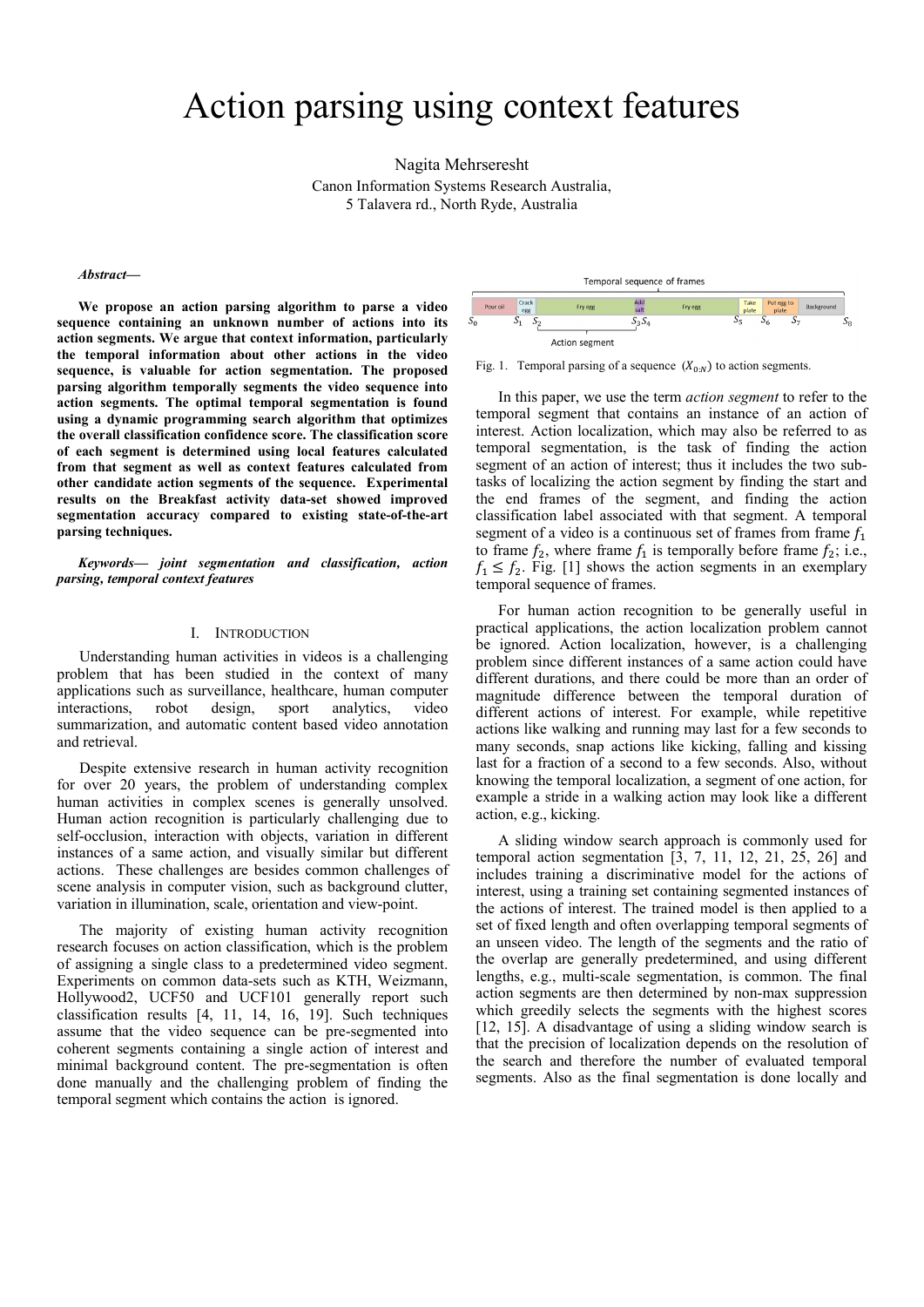using greedy algorithm, the generated temporal segments are not jointly optimized.

We argue that context information—particularly the temporal information about the long-term activity that the action is part of and the other actions which are also part of that long term activity—is beneficial for action localization. Action classification accuracy can be improved if in addition to visual information of each segment we also use classification information of other segments of the video as context features. Using context feature for action localization, however, is more challenging than using context features for classification, as it would require access to classification information of other action segments which are also not yet known at the time of finding all action segments jointly.

In this work we propose a new temporal action segmentation technique which jointly performs temporal segmentation and classification and generates a parsing of a temporal sequence of frames into its action segments. The temporal segmentation is globally optimized over the entire given sequence of frames. One of the contributions of this work is a new action parsing technique, which uses temporal context features generated from other segments to improve classification and localization accuracy.

The following section contains a literature review of other works relevant to action classification and localization. Details of the proposed action parsing algorithm and the used temporal context features are given in sections III-A and III-B respectively. Section IV includes the details of the evaluation methodology and results are shown in section V. Conclusions are provided in Section VI.

# II. RELATED WORK

Common action classification techniques use a bag-ofwords [24] or Fisher vector encoding [25] of local space-time features and a discriminative classifier, such as support vector machine (SVM), to assign a class label to an input video segment. Earlier space-time features include space-time interest points (STIP) [9] and 3D extensions of common image descriptors such as 3D HOG [6], 3D-SIFT [17] and extended SURF [28]. More recently improved dense trajectories (iDT) have shown promising performance for video action classification [25]. Action classification using features learned by convolutional neural networks (CNNs), such as two-stream convolutional networks [18] and the C3D method of [20], has also shown better or comparable classification accuracy to traditional features.

A common approach to finding the temporal segments containing an action of interest is to integrate discriminative classification with a sliding window search and non-max suppression. Laptev et al. performed a sliding window search on cuboids, thus restricting the action to have a fixed spatial extent across frames [10]. [3] proposes an actom sequence model and performs temporal action localization using a sliding central frame approach. [7] proposes a track aligned 3D-HOG action representation and detects specific actions within tracks using a sliding window classification approach. [26] first detects action proposals at the frame-level and scores

them with a combination of static and motion CNN features. Temporal localization of actions is performed using a slidingwindow approach at the track level. [21] generalizes the deformable part models from 2D images [2] to 3D spatiotemporal volumes, and uses a sliding window approach in scale, space and time to detect actions in videos. [25] uses Fisher vector encoding of iDT features and localizes the actions using a sliding window search. To speed up the localization search Oneata et al. proposed an approximately normalized Fisher Vector encoding technique [12].

Existing techniques for joint segmentation and classification are often based on generative models. [27] uses stochastic grammar and a Bayesian network called a sequential interval network (which models the start and the end times of actions) to parse a sequence as a series of (sub-)actions. Kuehne et al. modelled complex activities as temporally structured processes using a combination of a context free grammar (CFG) and a hidden Markov model (HMM) [8]. Their approach used HMMs to recognize actions. Pirsiavash et al. used a context-free grammar and a latent structural SVM [13]. A limitation of grammar-based approaches is that they are only efficient when the actions of interest can be described as a combination of a limited number of sub-actions.

Hoai et al. proposed a discriminative joint temporal segmentation and classification of actions in video using a dynamic programming search to inference the temporal segmentation [5]. However, in the method proposed in [5] the classification of each action segment is performed using features extracted from frames in that segment only. Our proposed action parsing technique addresses a shortcoming of [5], by incorporating temporal context. We demonstrated that the use of temporal context features improves the action parsing accuracy.

# III. PROPOSED ACTION SEQUENCE PARSING METHOD

This section describes our proposed action parsing algorithm which can be used to parse a video sequence into its action segments. The proposed algorithm optimizes the sum of classification confidence scores of all selected action segments. The classification score of each segment is determined using local features calculated from that segment as well as context features calculated from other parts of the sequence. Parsing is performed using a dynamic programming search algorithm which is an extension of the method proposed in [5].

# *A. Parsing algorithm*

As shown in Fig. [1], for a given temporal sequence  $X_{0:N}$  of length  $N + 1$  frames, the goal of temporal parsing is to find the optimal set of breakpoints  $S_0, S_1, \ldots, S_K$  which segments the sequence into action segments, where each action segment contains all frames of (an instance of) an action of interest.  $K$ is the number of action segments in the sequence  $X_{0:N}$  and is not known in advance. The value of  $K$  is determined as part of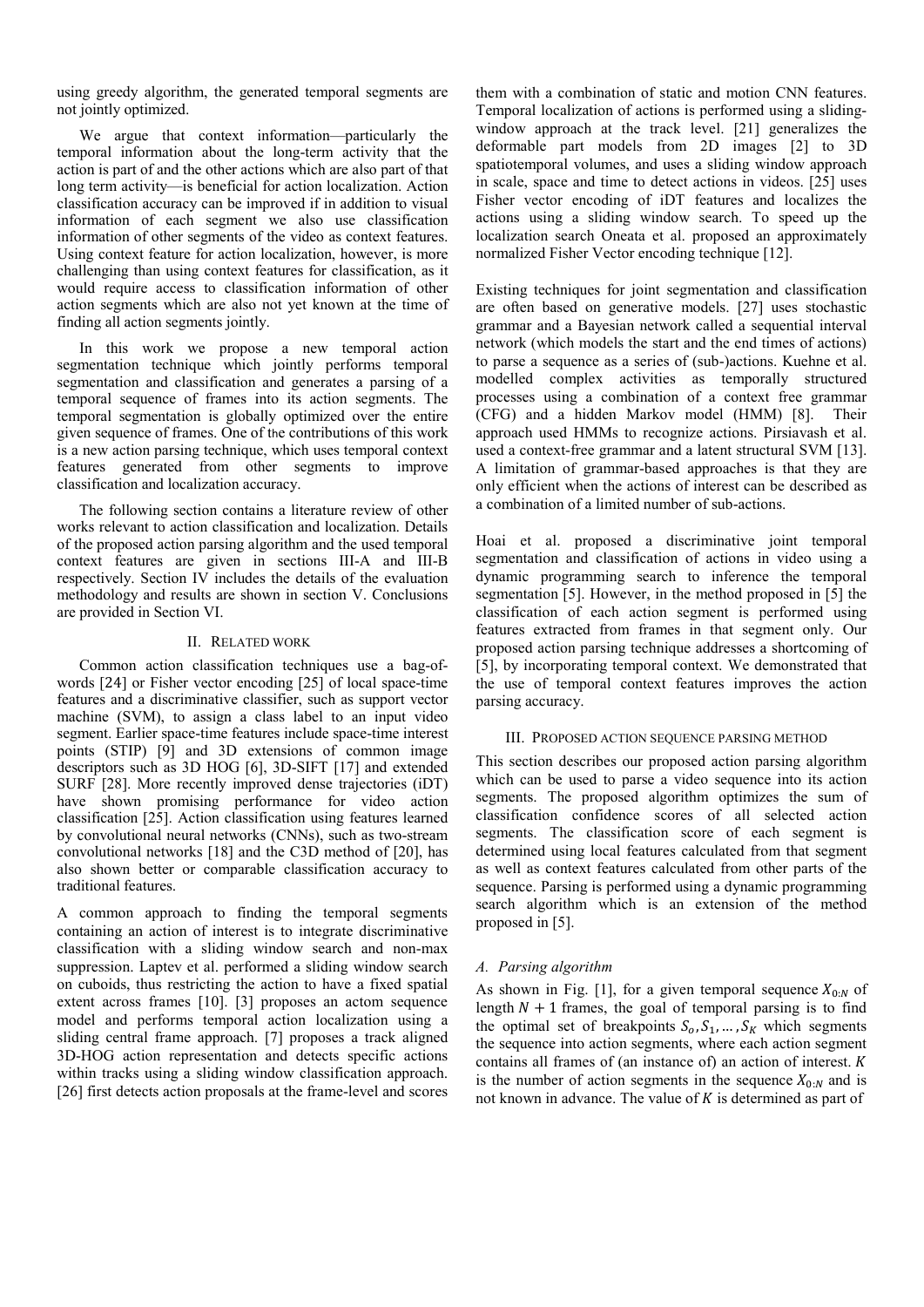**Algorithm:** Forward pass; finding the optimal parsing scores **Initialization:**  $\gamma \leftarrow [-\infty]_N$ ,  $\beta \leftarrow [0]_N$ ,  $\rho \leftarrow [0]_N$ **Repeat:**  For  $u = 1: N$ **For**  $l = l_{min}: l_{max}$ **do if**  $\xi(u, l) + \gamma(u - l) > \gamma(u)$  **do**  $\gamma(u) \leftarrow \xi(u, l) + \gamma(u - l)$  $\beta(u) \leftarrow c_{u-l:u}$  $\rho(u) \leftarrow l$ 

Fig. 2. Forward pass of temporal parsing optimization algorithm

the optimization problem which needs to be solved for each given sequence.

The set of breakpoints  $S_0, S_1, \ldots, S_K$  must provide a temporal parsing of the temporal sequence  $X_{0,N}$ . In particular, the segmentation algorithm must satisfy the following additional constraints:

• "No-gap" requirement: ; i.e., the unions of all action segments must equal the original sequence:

$$
\bigcup_{i=0...K} X_{S_i:S_{i+1}} = X_{0:N}
$$

- The action segments must not overlap:  $\forall i, j, i \neq j$   $X_{S_i: S_{i+1}} \cap X_{S_j: S_{j+1}} = \emptyset$
- Each segment must refer to a set of consecutive frames.

The parsing algorithm may also need to satisfy constraints on the length of the segments; e.g.,

$$
l_{min} \leq len(X_{S_i:S_{i+1}}) \leq l_{max}.
$$

 $l_{min}$  and  $l_{max}$  respectively correspond to the minimum and the maximum segment lengths that would be considered by the parsing algorithm.

To satisfy the no-gap requirement, a special 'background' class is often added to the list of actions of interest to cover the intervals where no action of interest happens. In particular, the class 'background' includes both idle and any other action which is not of interest. For the purpose of temporal parsing, 'background' class is just like another action class of interest, and will not be mentioned as a special class in the rest of this work.

Given a pre-trained classification model, a scoring function,  $\mathcal{F}_{score}$  can be formed which given a segment  $X_{S_i:S_{i+1}}$  returns a classification label  $c_i$  of the class of the action in the segment, and a confidence score  $d_i$  ( $d_i \ge 0$ ) of classifying the segment to the class  $c_i$ ; i.e.,

$$
\mathcal{F}_{score}: X_{S_i, S_{i+1}} \to (d_i, c_i)
$$
 (1)

The scoring function  $\mathcal{F}_{score}$  will be discussed in details in section III-A.

At recall time the optimal set of breakpoints  $S_o$ ,  $S_1$ , ...,  $S_K$  are found by maximizing the overall confidence score,  $\sum_{i=0}^{K} d_i$ ;

$$
\max_{K,S_0,\ldots,S_K} \sum_{i=0}^K d_i \tag{2}
$$

**Algorithm:** Backward pass; finding segment lengths and class labels of the temporal sequence  $X_{0:N}$ **Initialization:**  $i \leftarrow N, j \leftarrow 1$ **Repeat: While**  $i ≥ 0$  **do**  $C(j) \leftarrow \beta(i)$  $S(j) \leftarrow i$  $i \leftarrow i - \rho(i)$  $i \leftarrow j + 1$ **Do**  Reverse the order of elements in  $C$  and  $S$ .

Fig. 3. Backward pass of the temporal parsing algorithm.

Hoai et al. proposed a dynamic programming algorithm which can be used to solve optimization problems similar to Eq. (2) [5].

The dynamic programming algorithm solves the optimization problem of Eq. (2) by finding the optimal solution for shorter sub-sequences. For a given sub-sequence  $X_{0:u}$  ending at point  $u, u = 1, \ldots, N$ , we use  $\gamma(u)$  to represent the optimal parsing score for the sub-sequence  $X_{0:u}$ .

For every tuple  $(u, l)$ ,  $u \in \{1, ..., N\}$  and  $l \in \{l_{min}, ..., l_{max}\}$ ξ(*u*, *l*) =  $d_{u-l:u}$ ;

represents the confidence score of classifying the candidate segment  $X_{u-l}$  to one of the actions of interest. As proposed in [5]  $\gamma(u)$  can be efficiently calculated using dynamic programming by finding the optimal segment length  $l$  when solving the optimization problem of

$$
\gamma(u) = \max_{l_{min} \le l \le l_{max}} \xi(u, l) + \gamma(u - l) \tag{3}
$$

Fig. 2 is an algorithm which can be used to solve the optimization problem of Eq. (3). In this algorithm,  $[0]_N$  and ሾ−∞ሿே represents vectors of length ܰ initialized to zero and  $-\infty$  respectively.

Using the parsing algorithm of Fig. [2],  $\gamma$  contains the optimal parsing score for each sub-sequence  $X_{0:u}$  ending at point u,  $u \in \{1, ..., N\}$ ;  $\beta$  and  $\rho$  contain information about the class labels and segments' length respectively.

Once the values of  $\gamma$ ,  $\beta$  and  $\rho$  are determined for all endpoints  $u$ , the optimal parsing and the set of class labels can be found by using the backward pass as shown in Fig. [3].

Using the backward pass of Fig. [3],  $K = len(S) + 1$ ; S is the set of segment breakpoints  $S_0, \ldots, S_K$  and C contains the corresponding classification labels of each estimated action segment.

# *B. Action classification using context features*

Accuracy of temporal segmentation and the corresponding sequence of classification labels generated using the parsing method of section III-A depends on the accuracy of the scoring function  $\mathcal{F}_{score}$  of Eq. (1).

One problem with finding the optimal segmentation using a classifier which evaluates each segment individually is that when the classification task is hard, the classification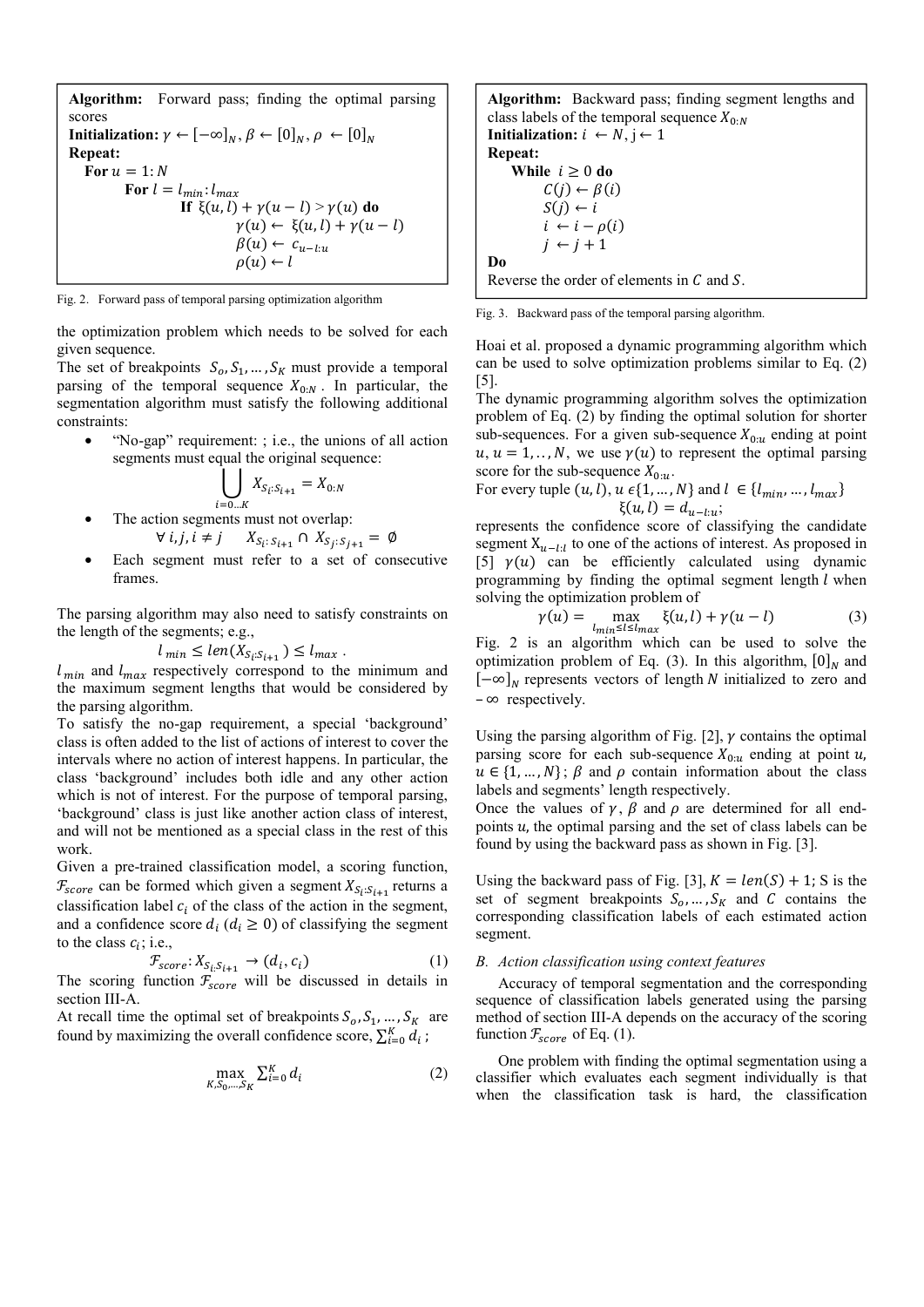

Fig. 4 Generating temporal context features by calculating initial classification scores for fixed size segments.

confidence generally is low and too noisy to accurately guide the temporal segmentation. When the input sequence containing multiple action segments, the recognition accuracy often improves significantly when instead of classifying each segment individually, we classify the segments jointly, for example using a structured model such as conditional Markov random field (CRF) [22] or HMM [23,29]. Standard discriminative joint classification models such as CRF, however, cannot be used with the parsing algorithm of section III-A as a joint classifier would require all segments to be defined a priori.

Temporal context information, such as the knowledge of what other actions have happened before or after a segment of interest can also improve the recognition accuracy. However, determining what other actions have happened would require knowing the temporal segmentation before and after the segment of interest. The temporal segmentation information is not available when the parsing algorithm is jointly searching for the best overall segmentation of the input sequence.

In this work, we propose to use multi-scale fixed size segmentation and max pooling to generate temporal context features for an improved action classifier which can efficiently be used in the multi-segment scoring function  $\mathcal{F}_{score}$ . The proposed improved action classification technique uses two discriminative classifiers.

 The first layer classifier, used for generating context features, is a multi-class support vector machine (SVM) trained using a collection of training segments  $X^1, \ldots, X^n$  each containing an action of interest, or being an instance of the background class, and the corresponding class labels. This classifier is applied to each segment independently and uses an

encoding of the local features in segments  $X<sup>i</sup>$  denoted as  $\varphi(X^i)$ . The parameters  $\tilde{\omega}$  of such classifier are learned by optimizing

$$
\underset{\tilde{\omega}_{j}}{\text{minimize}} \frac{1}{2m} \sum_{j=1}^{m} \left\| \tilde{\omega}_{j} \right\|^{2} + \frac{1}{\lambda} \sum_{i=1}^{n} \vartheta^{i} \text{ s.t.} \qquad (4)
$$
  

$$
(\tilde{\omega}_{y^{i}} - \tilde{\omega}_{y})^{T} \varphi(X^{i}) \ge 1 - \vartheta^{i}, \forall i, y \ne y^{i}
$$

 $y^i$  is the ground truth class label associated with the segment  $X^i$ . An example of  $\varphi(X^i)$  is a Fisher vector encoding of STIP [9] or iDT [24] features calculated from  $X^i$ . Here,  $\tilde{\omega}_y^T \varphi(X^i)$  is the SVM score for assigning  $X^i$  to class y.

The SVM trained as above is used as temporal context scoring function  $\tilde{\mathcal{F}}$ . As shown in Fig. [4], given a segment  $\tilde{X}$ of length  $l_i$ , the temporal context scoring function  $\tilde{\mathcal{F}}$  returns a vector  $v^{l_i}$ ; the  $j^{l_i}$  element of  $v^{l_i}$  is the SVM score for classifying  $\tilde{X}$  as the  $i^{th}$  class.

$$
\tilde{\mathcal{F}}: \tilde{X}_{t:t+l_i} \to \nu^{li} \tag{5}
$$
\n
$$
\nu^{l_i}[j] = \omega_j^T \cdot \varphi(\tilde{X}_{t:t+l_i})
$$

Alternatively, an action classifier using CNN and softmax layer such as [18, 20] can be used as temporal context scoring function  $\tilde{\mathcal{F}}$ . In that case, the temporal context vector  $v^{l_i}$  is the softmax score for different action classes.

As shown in Fig. [4], to generate temporal context features for a given sequence, we first use multi-scale fixed size segmentation and apply the context scoring function  $\tilde{\mathcal{F}}$  to all segments of length  $l_i$ ;  $l_i \in \{l_1, l_2, ..., l_w\}$ , where w is a predefined number of scales. The vectors  $\underline{v}_{j}^{l_i}$  determined for all segments *j* of length  $l_i$ ,  $j \in \{1, ..., \left[\frac{N+1}{l_i}\right]\}$ , are cached for further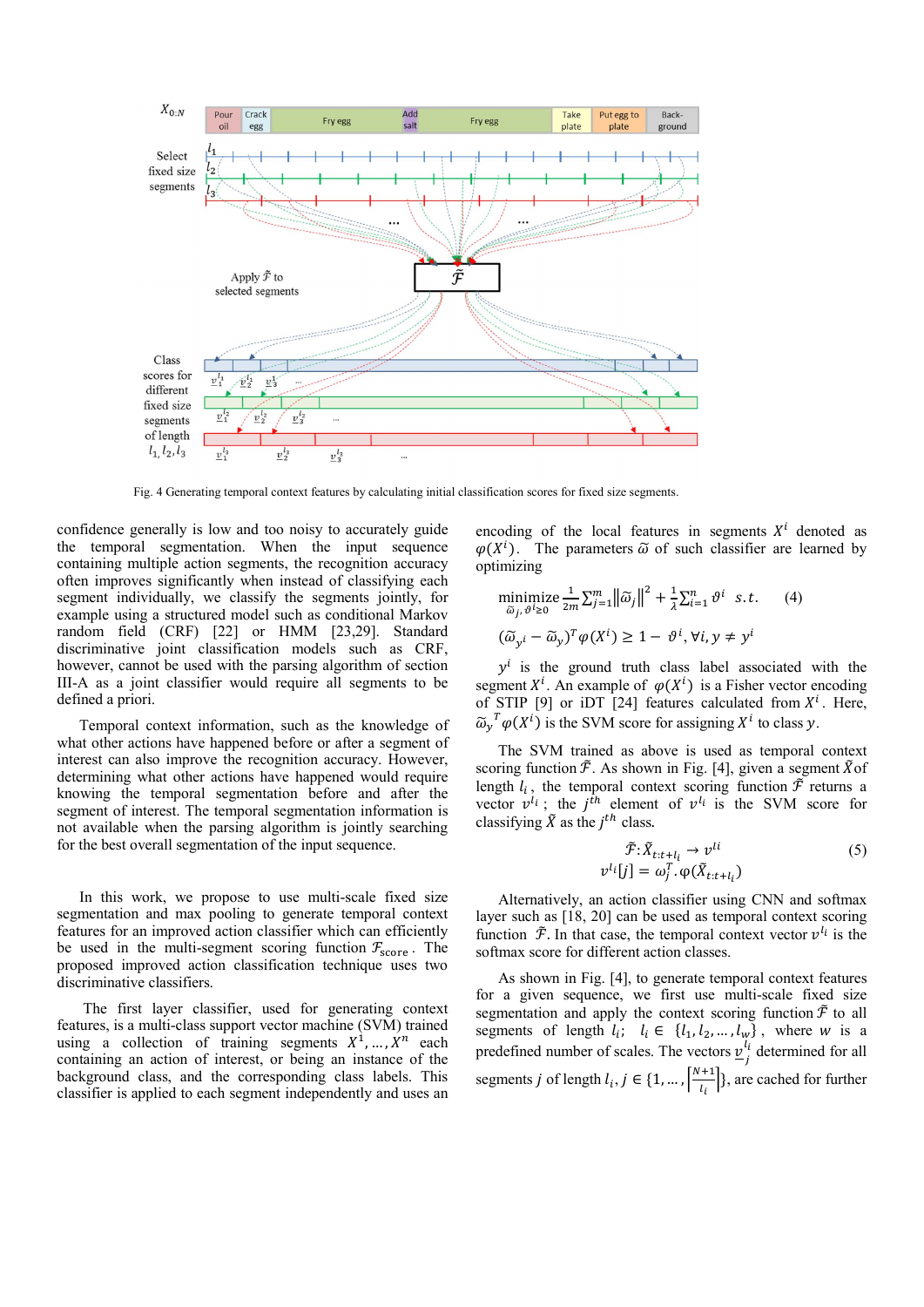processing which would generate context features by maxpooling subsets of  $\underline{v}_j^{l_i}$  values.



Fig. 5. Proposed scoring function which uses temporal context features.

Fig. [5] illustrates the proposed multi-segment scoring function  $\mathcal{F}_{score}$  which is used to determine the confidence score  $\xi(u, l)$  in the parsing algorithm of section III-A. As shown in Fig. [5], for any candidate segment  $X_{u-l:u}$  in the forward pass of Fig. [2], we determine  $\tilde{\mathcal{F}}(X_{u-l:u}) = \underline{v}_u^l$ . Separately at each segmentation scale  $l_i$ , we apply per-class max-pooling of  $\underline{v}^{l_i}$  scores, of all segments before  $(j \leq \left\lfloor \frac{u-l}{l_i} \right\rfloor)$  and after  $(j \geq$  $\left[\frac{u}{u}\right]$  $\frac{u}{l_i}$ ) the segment  $X_{u-l:u}$ . The concatenation of the max-pooled scores of all scales  $l \in \{l_1, l_2, ..., l_w\}$  occurring before the segment  $X_{u-1,u}$  is denoted as  $v<sub>b</sub>$ . Similarly, the concatenation of the max-pooled scores of all scales  $l \in \{l_1, l_2, ..., l_w\}$ occurring after the segment  $X_{u-l:u}$  is called  $v_a$ .

 $\mathcal{F}_{score}$  determines the classification label  $c_{u-1,u}$  and the classification confidence score  $\xi(u, l)$  of the segment  $X_{u-l,u}$  by applying a second layer classifier which uses the concatenation of  $\underline{v}_b$ ,  $\underline{v}_u^l$  and  $\underline{v}_a$  denoted as

$$
\psi(X_{u-l:u}) = \begin{bmatrix} \underline{v}_b, & \underline{v}_u^l, & \underline{v}_a \end{bmatrix}
$$

as the input feature vector . The second layer classifier is also a multi-class SVM and is also trained using the collection of training segments  $X^1, ..., X^n$  and the corresponding classification labels, but using the concatenated scores  $\psi(X_{u-l}, u)$ . The parameters  $\omega_i$  of the second layer classifier are determined by optimizing

$$
\underset{\omega_j, \vartheta' \ge 0}{\text{minimize}} \frac{1}{2m} \sum_{j=1}^m \left\| \omega_j \right\|^2 + \frac{1}{\lambda} \sum_{i=1}^n \vartheta^i \quad s.t. \quad (6)
$$
\n
$$
(\omega_{\mathcal{Y}^i} - \omega_{\mathcal{Y}})^T \psi(X^i) \ge 1 - \vartheta^i, \forall i, \mathcal{Y} \ne \mathcal{Y}^i
$$

# IV. EVALUATION METHODOLOGY

*A.* Data-set

We have evaluated the proposed action parsing algorithm on the Breakfast activity data-set [8]. The data-set includes a total of 52 participants, each performing a total of 10 cooking activities in multiple real-life kitchens. The data-set contains annotation of the type and the timing of the action units and complex cooking activities. Action units [8] comprise a pair of an action and an object involved in that action. Each instance of an action, such as pouring, stirring or cutting would be segmented as one action segment. Complex activities, such as making sandwich, making coffee or cooking egg, are composted of multiple actions. Each video in the dataset corresponds to one complex activity.

The Breakfast action recognition data-set contains annotations for 49 action units, 47 of them related to preparing foods for breakfast. Parsing the videos of cooking activities to action segments of action units is challenging. Even when action units are pre-segmented using ground truth annotation, estimating the action unit class of pre-segmented action segments has very low accuracy due to visual similarity of different action units and the fine granularity of movements involved in performing different food preparation actions.

Temporally segmenting a video of a cooking activity to action unit segments is additionally challenging, as the transitions between subsequent action units are often smooth and gradual.

# *B. Evaluated recognition model*

The multi-class SVM used in the temporal context scoring function  $\tilde{\mathcal{F}}$  of Eq. (5) uses the multi-class optimization proposed by Crammer and Singer [1] and uses bag-of-word encoding of sparse STIP features [9]. The temporal context features are generated at 4 scales using fixed segment lengths of *l* frames,  $l \in \{75, 150, 225, 300\}.$ 

The multi-class SVM used in scoring function  $\mathcal{F}_{score}$  also uses the optimization proposed by Crammer and Singer [1]. The returned classification confidence score ξ $(u, l)$  is the margin between the winner and the runner up classes. We have set the minimum and the maximum segment lengths in the parsing search algorithm of Fig. [2] (i.e.,  $l_{min}$  and  $l_{max}$ ) to 40 and 400 frames respectively. Context features are pooled over all segments before and after the segment of interest.

#### *C. Evaluation measure*

To evaluate the action parsing performance we have computed the per frame action unit classification accuracy.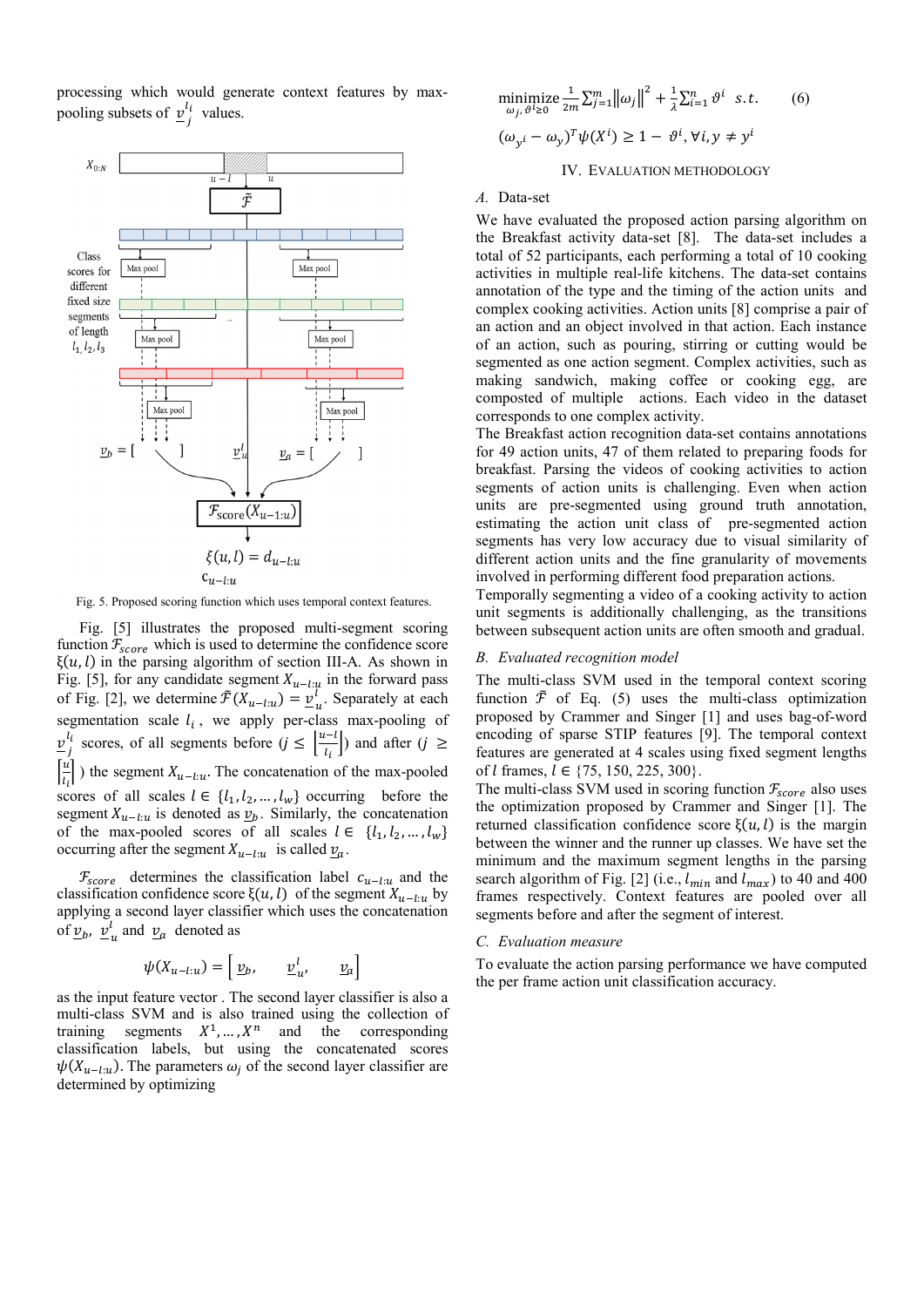#### TABLE I. PER-FRAME ACCURACY OF PARSING ACTION UNITS.

| Method                    | Per-frame accuracy<br>of parsing action<br>units |
|---------------------------|--------------------------------------------------|
| Sliding window, $L = 75$  | 0.146                                            |
| Sliding window, $L = 150$ | 0.179                                            |
| Sliding window, $L = 225$ | 0.187                                            |
| Sliding window, $L = 300$ | 0.189                                            |
| Hoai et al. [5]           | 0.146                                            |
| Kuehne et al. [8]         | 0.288                                            |
| <b>Proposed</b>           | 0.301                                            |

#### V. EVALUATION

### *A.* Experimental results

Table I shows per-frame accuracy of parsing videos in Breakfast activity data-set [8] to action units. Each frame of the video is classified to one of the 49 action unit classes. The accuracy is calculated by finding the ratio of the frames with the same estimated label as the ground truth annotation provided in the data-set. Note that some of the action unit classes such as 'pour milk', 'pour juice', 'pour water', 'pour sugar' and 'pour flour', are semantically and visually very similar. Considering the temporal context around these action units is expected to be strongly beneficial for distinguishing between these visually similar action unit classes.

Our proposed method achieved per-frame accuracy of 0.30. We have compared the accuracy of the proposed method with sliding window search of various sizes. As shown in Table I., the accuracy of sliding window search is only 0.19. We have also compared the accuracy of the proposed method with the joint segmentation and classification method of [5], which achieved an accuracy of 0.15. Note that the evaluation results for the method proposed in [5] is generated based on our reimplementation of the method described in the paper. In this evaluation, the minimum and the maximum candidate segment lengths (i.e.,  $l_{min}$  and  $l_{max}$ ) are limited to 40 and 400 frames respectively.

Kuehne et al. has reported per-frame action unit parsing accuracy of 0.29 [8]. The parsing method proposed in [8] uses a high-level grammar which models the order the action units can appear in the sequence of different cooking activities. The grammar and the annotation of the cooking activity, which happens in each sequence, are the additional inputs used in the grammar based parsing method of [8].

# *B.* Analysis

We expect that the classification accuracy can be further improved by using the segments generated from the proposed parsing method of section III as input in a structured probabilistic graphical model such as CRF. The CRF models the temporal dependency of action unit classes of successive parsed segments, as well as the dependencies between the action unit class of segments and the class of the cooking activity that is performed in the sequence.

# VI. CONCLUSIONS

The segmentation of video sequences with an a priori unknown number of action segments can be improved through the use of temporal context information. We proposed a parsing algorithm which enables the use of temporal context information while searching for the optimal segmentation. Evaluation on the challenging Breakfast activity data-set [8] showed that the proposed method improves segmentation accuracy, even compared to a method based on high level grammar structure.

#### ACKNOWLEDGMENT

This research was funded by Canon Inc. We thank them for their support. We also thank Xianghang Liu for his assistance with implementing the dynamic programming algorithm proposed by Hoai et al. [5].

#### **REFERENCES**

- [1] K. Crammer, and Y. Singer, " On the algorithmic implementation of multiclass kernel-based vector machines," Journal of Machine Learning Research, vol. 2, pp. 265-292, 2001.
- [2] P. Felzenszwalb, R. Girshick, D. McAllester, D. Ramanan, "Object Detection with Discriminatively Trained Part Based Models," IEEE Transactions on Pattern Analysis and Machine Intelligence, Vol. 32, No. 9, Sep. 2010
- [3] A. Gaidon, Z. Harchaoui, and C. Schmid. Temporal Localization of Actions with Actoms. IEEE Transactions on Pattern Analysis and Machine Intelligence, 2013
- [4] L. Gorelick, M. Blank, E. Shechtman, M. Irani and R. Basri, " Actions as Space-Time Shapes," IEEE Transactions on Pattern Analysis and Machine Intelligence, vol. 29, no. 12 , pp. 2247—2253, Dec. 2007.
- [5] M. Hoai, Z.Z. Lan, and F. De la Torre, "Joint segmentation and classification of human actions in video," In Proceedings of the IEEE Conference on Computer Vision and Pattern Recognition, CVPR, pp. 3265-3272, 2011.
- [6] A. Kläser, M. Marszałek, and C. Schmid. A spatio-temporal descriptor based on 3Dgradients. In BMVC, 2008.
- [7] A. Klaser, M. Marszalek, C. Schmid, C. and A. Zisserman, "Human focused action localization in video," In Proceedings of international workshop on sign, gesture, activity., 2010.
- [8] H. Kuehne, A. Arslan and T. Serre, "The Language of Actions: Recovering the Syntax and Semantics of Goal-Directed Human Activities," In Proceedings of the IEEE Conference on Computer Vision and Pattern Recognition, CVPR, 2014.
- [9] I. Laptev, "On Space-Time Interest Points," in International Journal of Computer Vision, vol 64, number 2/3, pp.107-123, 2005
- [10] I. Laptev and P. P´erez. Retrieving actions in movies. In ICCV, 2007
- [11] M. Marszalek, I. Laptev and C. Schmid, "Actions in context," In Proceedings of the IEEE Conference on Computer Vision and Pattern Recognition, CVPR 2009.
- [12] D. Oneata, J. Verbeek, and C. Schmid. The lear submission at thumos 2014. Technical report, Inria, 2014.
- [13] H. Pirsiavash and D. Ramanan, "Parsing Videos of Actions with Segmental Grammars," In Proceedings of the IEEE Conference on Computer Vision and Pattern Recognition, CVPR, pp.612,619, 2014
- [14] K. K. Reddy, and M. Shah, "Recognizing 50 Human Action Categories of Web Videos," Machine Vision and Applications Journal (MVAP), September 2012.
- [15] M. Rohrbach, S. Amin, M. Andriluka, and B. Schiele. A database for fine grained activity detection of cooking activities. In IEEE Int. Conf. on Computer Vision and Pattern Recognition, pages 1194–1201, 2012.